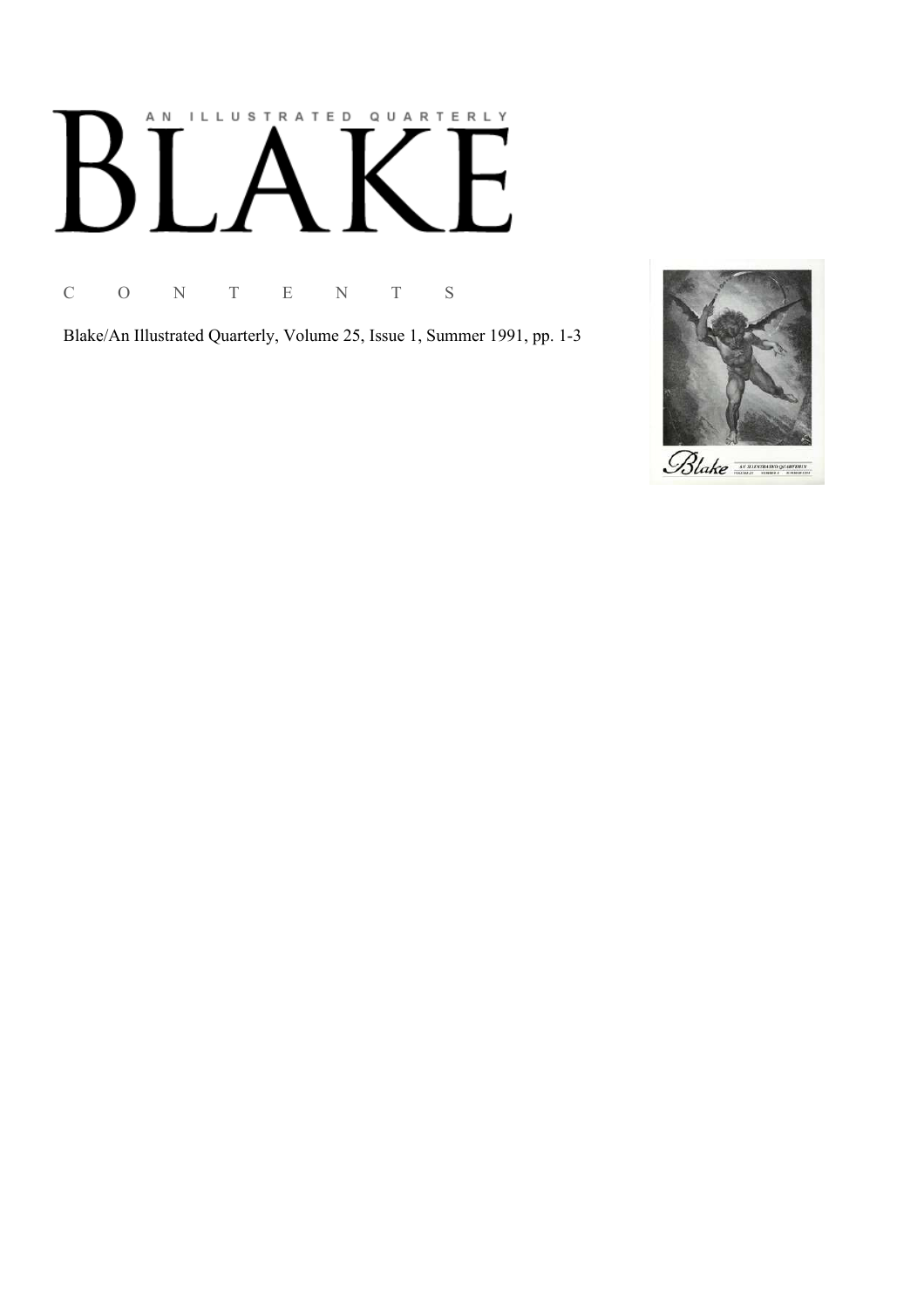



**SUMMER 1991**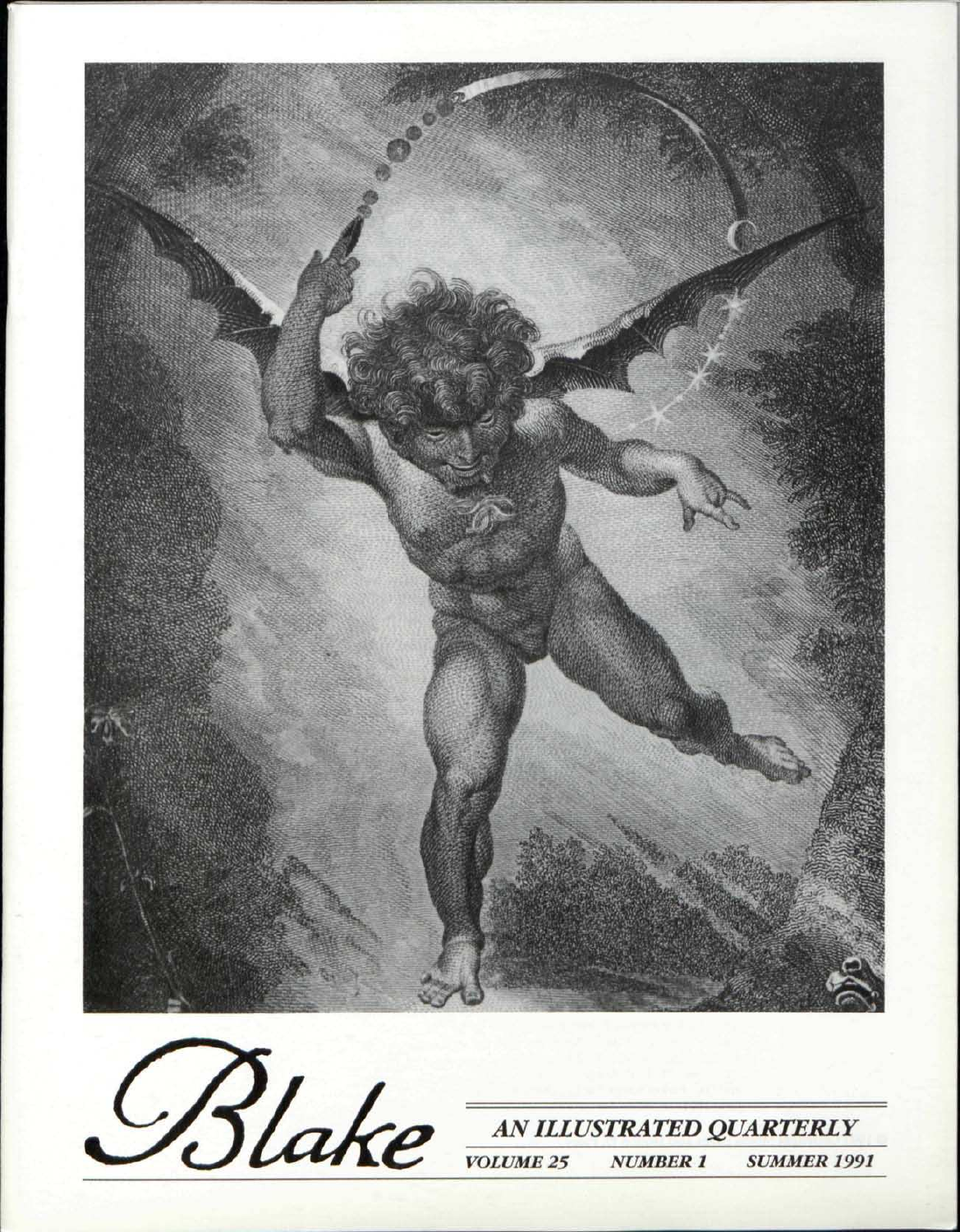

*AN ILLUSTRATED QUARTERLY VOLUME 25 NUMBER 1 SUMMER 1991* 

### *CONTENTS*

#### *ARTICLES*

 $\overline{4}$ 

Blake and His Circle: An Annotated Checklist of Recent Publications by D. W. Dörrbecker



Cover: James Parker after Henry Fuseli, a detail from "Midsummer-Night's Dream: Act 2, Scene 1: A Wood—Puck," showing Parker's 'neatly and carefully' laid lines.

All illustrations in this issue are from the nine volumes of *The Dramatic Works of William Shakspeare,* ed. George Steevens (London: John and Josiah Boydell, George and W. Nicol, 1802 [ 18031) and cany some variant of the following imprint line: "Published by J. & J. Boydell, at the Shakspeare Gallery, Pall-Mail; & at N°90, Cheapside, London."

James Parker after Sir Robert Kerr Porter, "Coriolanus: Act 4, Scene 5: Aufidius and Coriolanus." 26.3 x 16.0 cm.; inscr.: "R. K. Porter pinxt." at 1.1., and "Ja<sup>s</sup>. Parker sculpt." at l.r.; dated 4 June 1801.

©1991 Copyright Morris Eaves and Morton D. Paley